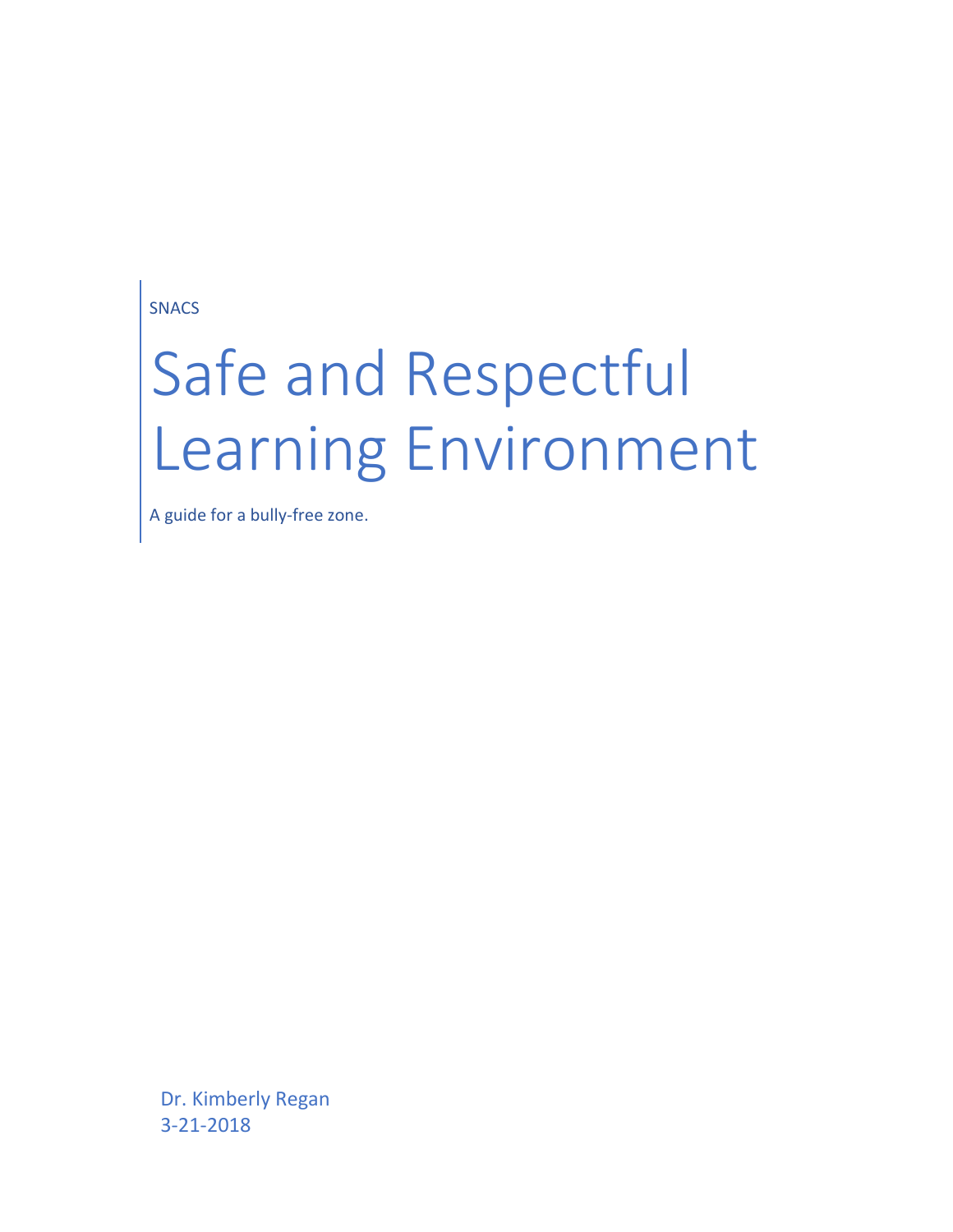### **A Safe and Respectful Learning Environment**

All students have the right to attend and learn at school in a safe and respectful learning environment. SNACS is a Bully-Free Zone and expects ALL students, family members, and staff to behave in ways that promote school community using kindness. Kindness matters. All students, family members, and staff are expected to work together to teach our students how to treat each other in all environments, and especially at school. This guide provides guidelines for students on school rules, kindness and what it looks like, breaking school rules and what to do about it, and identifying and addressing bullying concerns.

#### **School Rules**

- 1. Self-to-self
- 2. Follow instructions
- 3. Show respect for others and property
- 4. Be safe

#### **Life Rule**

#### **Be Kind!**

Kindness Matters! Everyone appreciates being treated with kindness. Treating others with kindness feels good. There is often negativity and violence in the news and world around us. Kindness can make a difference to the people around us. This has a ripple effect that can change the world. We have an opportunity at SNACS to show and receive kindness. We are starting a *Choose Kindness* campaign to help students recognize and practice acts of kindness. Start today and be kind!

#### **Simple acts of kindness:**

- $\checkmark$  Smiling.
- $\checkmark$  Saying hello.
- $\checkmark$  Use please and thank your words.
- $\checkmark$  Telling someone they did a good job or worked hard.
- $\checkmark$  Talking with someone who seems alone outdoors.
- $\checkmark$  Inviting someone to sit, play, or work with your group.
- $\checkmark$  Helping someone who is struggling with a task.
- ✓ Sharing.

#### **Unkind words and bothering fellow students**

Using unkind words or bothering another student does not necessarily constitute bullying. It is unacceptable to use unkind words and bother fellow students. Students will receive consequences according to the discipline policies and legal requirements.

#### **What do you do if someone is unkind to a fellow student?**

- 1. Tell them: "STOP! Your words are unkind and hurt my feelings. Be nice. I am nice to you."
- 2. If it stops, then move on and be kind to one another.
- 3. If unkind behavior continues and you have tried talking it out, then tell a teacher or other adult in charge of the classroom or outdoor area you are located. If it occurs outdoors and you tell the adult on duty, also tell your teacher when you get back to the classroom.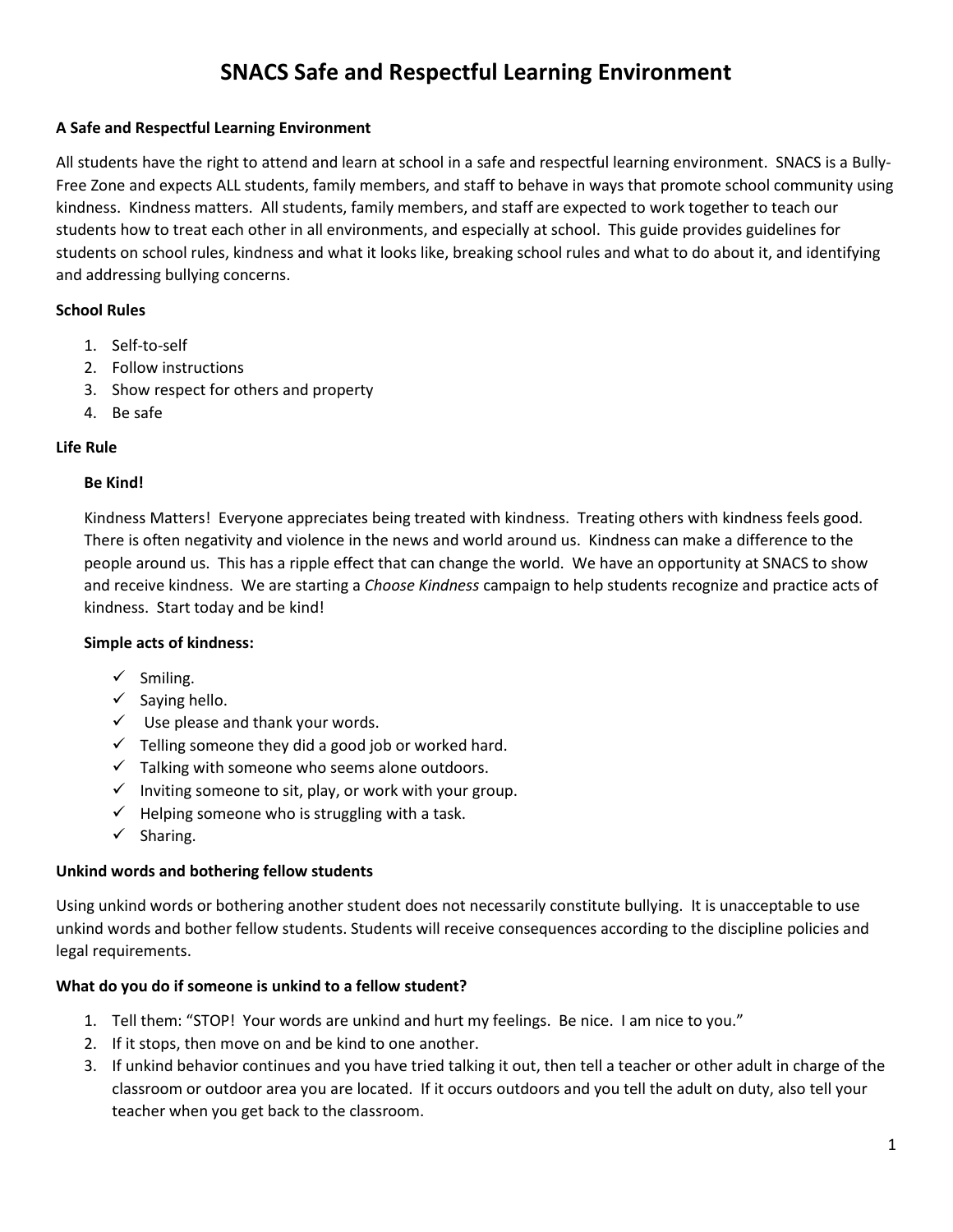4. If the unkind behavior continues, come to the office to report the issue. You will write down your concern on a form. Mr. John will be notified and will follow-up with you and your parents.

Please note: We are working on a safety team of student leaders who will be trained in assisting solve minor problems on the playground. Students will be able to talk over minor issues or concerns and the safety monitors will help problem solve, seeking adult help when necessary.

### **What do you do if someone is bothering a fellow student (following, mimicking, etc.)?**

- 1. Tell them: "STOP. Your words are bothering me by \_\_\_\_\_\_\_. I would like you to \_\_\_\_\_\_\_\_\_\_\_\_\_ instead."
- 2. If it stops, then move on and keep working.
- 3. If the bothering behavior continues and you have tried talking it out, then tell a teacher or other adult in charge of the classroom or outdoor area you are located. If it occurs outdoors, tell the adult on duty, also your teacher when you get back to the classroom.
- 4. If the bothering behavior continues, come to the office to report the issue. You will write down your concern on a form. Mr. John will be notified and will follow-up with you and your parents.

#### **Breaking Self-to-Self**

Breaking self-to-self in an isolated occasion or against different people does not necessary constitute bullying. It is unacceptable to break self-to-self. Students will receive consequences according to the discipline policies and legal requirements.

#### **What do you do if a student is breaking self-to-self?**

- 1. Tell the: STOP! Do not touch me (or slap, hit, kick, push, grab, pull, etc.).
- 5. Tell a teacher or other adult in charge of the classroom or outdoor area you are located. If it occurs outdoors and you tell the adult on duty, also tell your teacher when you get back to the classroom if you have not been to the office already.
- 6. You will write down your concern on a form. Mr. John will be notified and will follow-up with you and your parents.

#### **Bullying**

Bullying is behavior that is serious and beyond isolated incidents. There are laws that govern bullying and certain procedures and timelines are legally required with any bullying concern.

#### **Bullying generally (but not exclusively) exhibits the following features:**

- 1. Is it a deliberate action the desire to hurt someone is intentional rather than accidental. Is it targeting a protected class (targeted because of race, ethnicity, gender, age, religion, etc.)
- 2. It is unfair the person/people doing the bullying is/are stronger; more powerful or has a higher status than the target of the bullying.
- 3. It is repeated over time.

#### **The legal definition involve examination of three areas:**

- 1. Harm and/or protected class (targeted because of race, ethnicity, gender, age, religion, etc.)
- 2. Notion of Welcome
- 3. Severity, persistent, and/or pervasive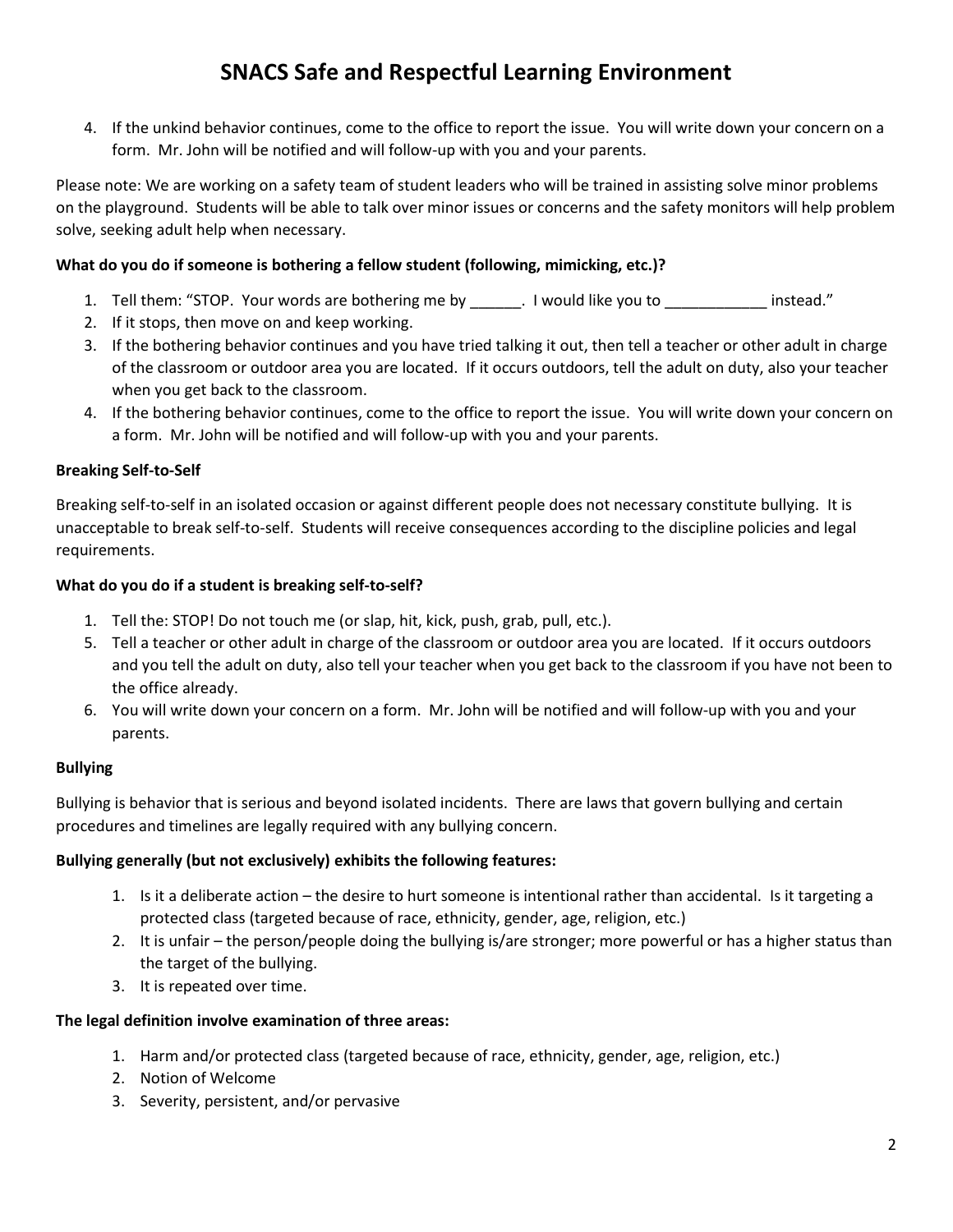## **Questions to consider when determining if bullying is occurring:**

- 1. Did harm occur? Was there an intentional act that caused physical or emotional harm? Is the behavior toward the victim related to a protected class (race, ethnicity, gender, age, religion, etc.)?
- 2. Is the behavior welcome? Consent doesn't constitute welcomed by recipient—sometimes there is pressure based on one's perceived authority over another. Ex. An older student pressuring a younger student to consent to a game involving physical contact.
- 3. Is the action severe, persistent, pervasive?
	- 1. Severe: can include a singular act or be over time
	- 2. Persistent: does it occur more than once? Repeatedly?
	- 3. Pervasive: is there an effect on a group or community? (ex. Cyberbullying and then carries over into school)

Please note: cyberbullying that occurs outside of school that does not carry over into the school may still be cyberbullying, but the school may not have authority to oversee the acts. Families may wish to work with other families or contact law enforcement agencies for assistance.

## **What do you do if a student may be bullying another student?**

- 1. Tell the student: STOP! Do not
- 2. Tell a teacher or other adult in charge of the classroom or outdoor area you are located. If it occurs outdoors and you tell the adult on duty, also tell your teacher when you get back to the classroom if you have not been to the office already.
- 3. You will write down your concern on a bullying concern form. Mr. John, Mr. Schoenfeldt, and Dr. Regan will be notified and will follow-up with you and your parents following the bullying requirements.
- 4. A formal investigation will occur. The investigation will be documented. All persons involved will receive official findings in writing. Documentation will be entered in Infinite Campus. Consequences will be implemented and documented.

## **Safe and Respectful Learning Environment is a School Wide Approach**

Bullying will not flourish in an environment that actively promotes positive relationships and has a proactive antibullying policy. Lack of intervention tells those who bully and the targets of their bullying that this is an acceptable form of behavior. Lack of action is the same as granting permission. A whole school approach is necessary. Changing attitudes and reactions to bullying behavior (adults and children) will reduce incidents. SNACS proactively works to ensure a safe and respectful learning environment that is bully-free.

- $\checkmark$  Proactive approaches to anti-bullying via clear behavior expectations, rules and consequences, signs, counselor and teacher class meetings/discussions, individual behavior plans and consultation as necessary, 5-star & *Golden Rules*, and appropriate rewards and consequences.
- $\checkmark$  Policies, intervention, and consequences.
- $\checkmark$  Campaigning (and revisiting during National Violence Prevention March).
- ✓ Promote kindness.
- $\checkmark$  Role playing, scenario discussions that challenge children's perception.
- $\checkmark$  Instilling an ethos that encourages all students and families to take responsibility for reporting bullying incidents they may witness (website, bully box in front office).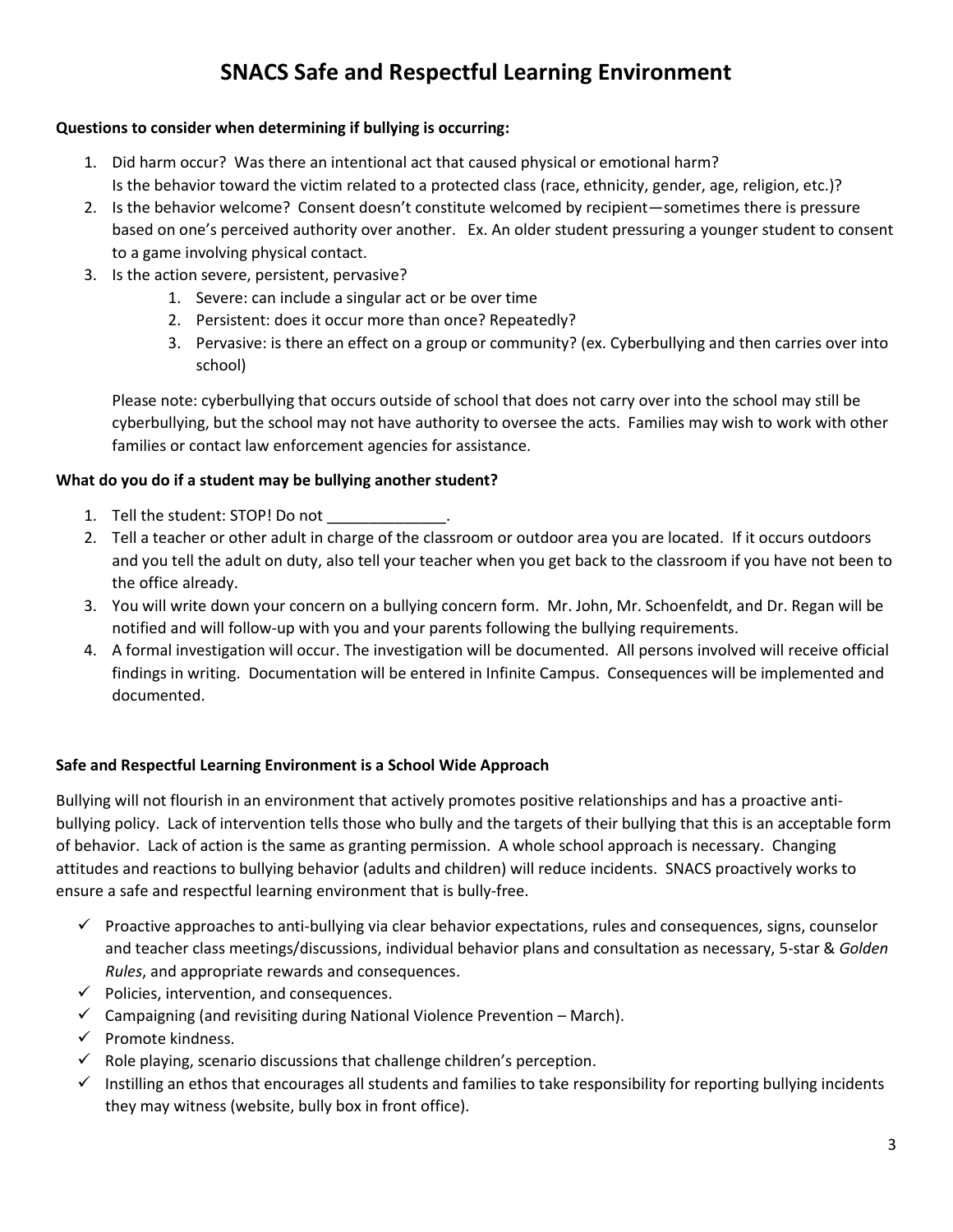- ✓ Whole school attitude on safe-school environment and environment that looks and feels safe and instills pride in students.
- $\checkmark$  Encourage parent involvement and resources about bullying prevention and reporting (website and in office).

#### **Whose job is it to monitor for bullying?**

Everyone! Administrators, teachers, assistants, and support staff members job is to observe, listen, act, report and document-- without judgement. Families job is to communicate with teachers any concerns and administration as warranted.

## **Educational Personnel are responsible to:**

- $\checkmark$  Expect and support a bully free zone.
- $\checkmark$  Observe (bullying acts are not always reported, be cognizant of students and student behavior).
- $\checkmark$  Listen (do not lead the reporter or paraphrase get their report of facts as they perceive).
- $\checkmark$  Act (respond according to protocols and act as necessary).
- ✓ Be consistent.
- $\checkmark$  Document and report (fill out paperwork related to incidents within an hour of hearing, immediately for more serious).

#### **Required Administration Protocols:**

- $\checkmark$  Investigation of an incident that may involve the three circumstances (which can include a criminal investigation, but criminal does not replace the admin investigation) within the 10-day window
- $\checkmark$  Documentation and reporting at onset of incident if all 3 circumstances exist, clock starts 10 days requirement.
- $\checkmark$  All families of persons involved are notified in writing at the onset of investigation.
- ✓ Follow Bullying Incident Investigation Checklist.
- $\checkmark$  Conduct investigation complete the incident intake and analysis forms.
- $\checkmark$  Gather documentation from all students involved.
- ✓ Convene the Multi-Disciplinary Review Team (MDRT)to review documentation and make determination (MDRT on-site team involving select SNACS staff)
- ✓ Complete the Bullying Results and Conclusion Form determine bullying, harassment, and/or discrimination.
- $\checkmark$  Notify all parents of results of investigation and consequences in writing.
- $\checkmark$  Complete Actions Taken Form
- $\checkmark$  Report in IC and send copies to WCSD, Legal, Student File, etc.
- $\checkmark$  Ongoing PD training and bullying prevention overviews in classrooms (with the help of our school counselor Megan), teachers will continue conversations and team meetings with students
- $\checkmark$  Interventions where necessary (small groups via counselling)

#### **Definitions**

Physical can include: slapping; punching; pushing; kicking; hitting; pulling hair; twisting arms; tripping; throwing objects; stabbing with a pencil or other objects; demanding something through force; biting; wiping food or other substances; bodily fluids contact; burning; branding; picking; plucking; forcing food, liquid, or other substance ingestion; etc.